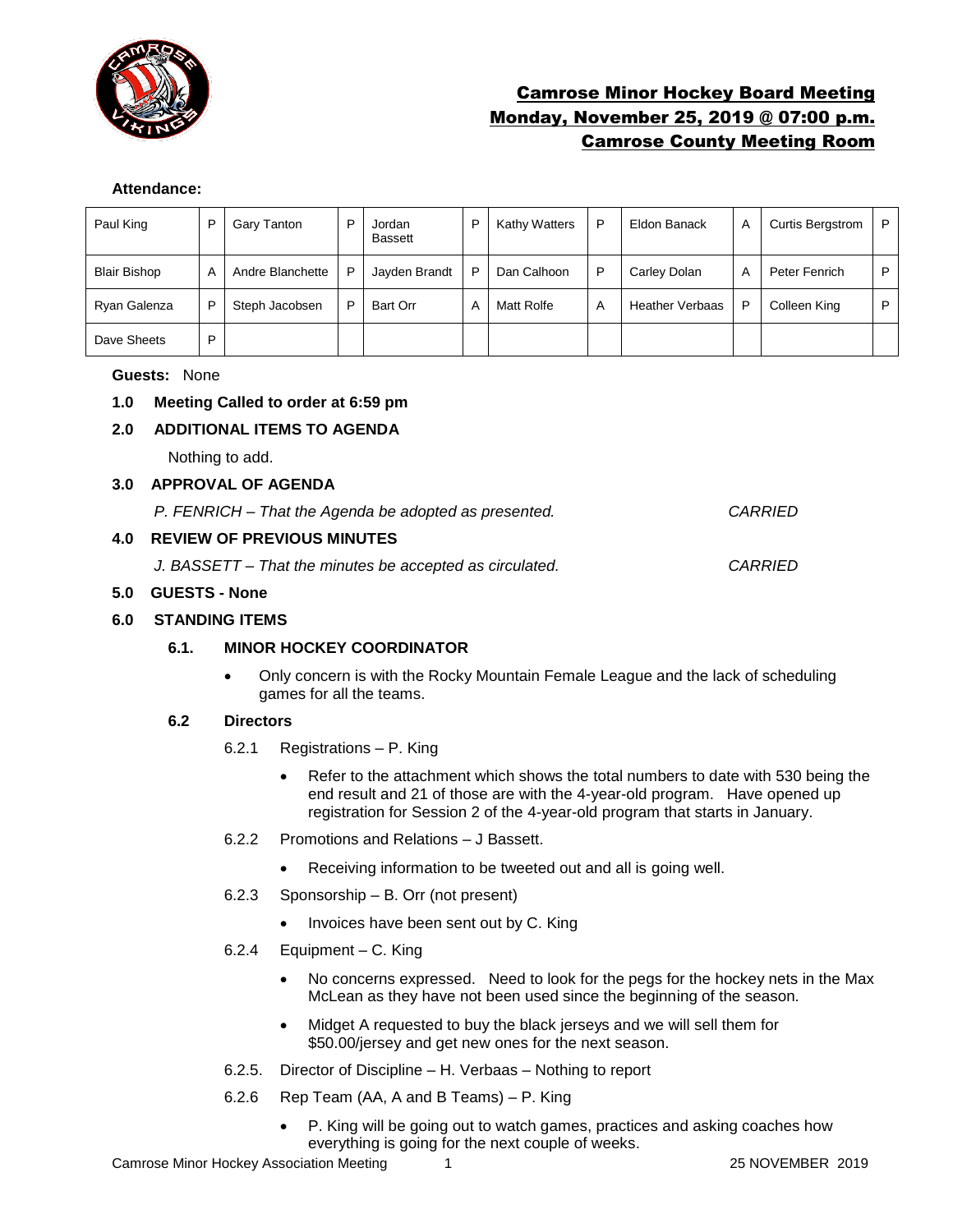- 6.2.7 Non-Rep Teams Nothing to report
- 6.2.8 Coach Mentorship G. Tanton and K. Watters Nothing to report.
- 6.2.9 Director Midget (U18, U16) D. Sheets Nothing to report
- 6.2.10 Director Bantam (U15) C. Dolan Not present
- 6.2.11 Director Peewee (U13) J. Brandt and B. Bishop Nothing to report
- 6.2.12 Director Atom (U11) P. Fenrich Nothing to report
- 6.2.13 Director Intro to Hockey (U9, U7) H. Verbaas and A. Blanchette
	- Question raised as to whether we need to limit the goals by players. As games do not record goals, this is not necessary and the coach can do their own thing if they wish.
	- Year End Tournament slots have been determined and C. King will request the sanction for it with H. Verbaas as contact.
	- Do not need to purchase anything for Minor Hockey Week and will do something for the Intro to Hockey division at the end of the season.
	- Discussion on having a cheat sheet by the clock explaining what a "shot" is considered etc. We have had cheat sheets in the past and they always disappear. (Rink staff do not like them)
- 6.2.15 Director of Safety S. Jacobsen Nothing to report.
- 6.2.16 Director of Female Hockey K. Watters and E. Banack
	- Working with the league to get game schedules out to everyone and the hold up is with the South Division.
	- Associations looking at pulling their teams out if this league cannot get things organized better.
- 6.2.17 RIC M Rolfe
	- Not present.

## **7.0 OLD BUSINESS**

### **7.1 Raffle Tickets**

• C. King to send emails out to managers indicating they are to contact their players and remind families to get tickets in by December 10<sup>th</sup>.

# **7.2 REM Meeting Update**

- C. King attended the meeting and received clarification that it was agreed upon to allow Grande Prairie to join as long as no teams had to travel there for any games.
- Hosting their own 8 team tournament and hoping to expand it to 16 teams next season dependent on how it turns out this year.

#### **8.0 NEW BUSINESS**

- **8.1** HA AGM Update
	- C. King and P. King attended the AGM and refer to attachment regarding the membership meetings that have taken place
	- Name changes to each division will come into effect for the 2020 2021 season as follows:

| <b>Current Division Name</b>             | Age Division Name for 2020-21 |
|------------------------------------------|-------------------------------|
| Initiation                               | Under- $7$ (U7)               |
| <b>Novice</b>                            | Under-9 $(U9)$                |
| Atom                                     | Under-11 (U11)                |
| Camrose Minor Hockey Association Meeting | 25 NOVEMBER 2019              |